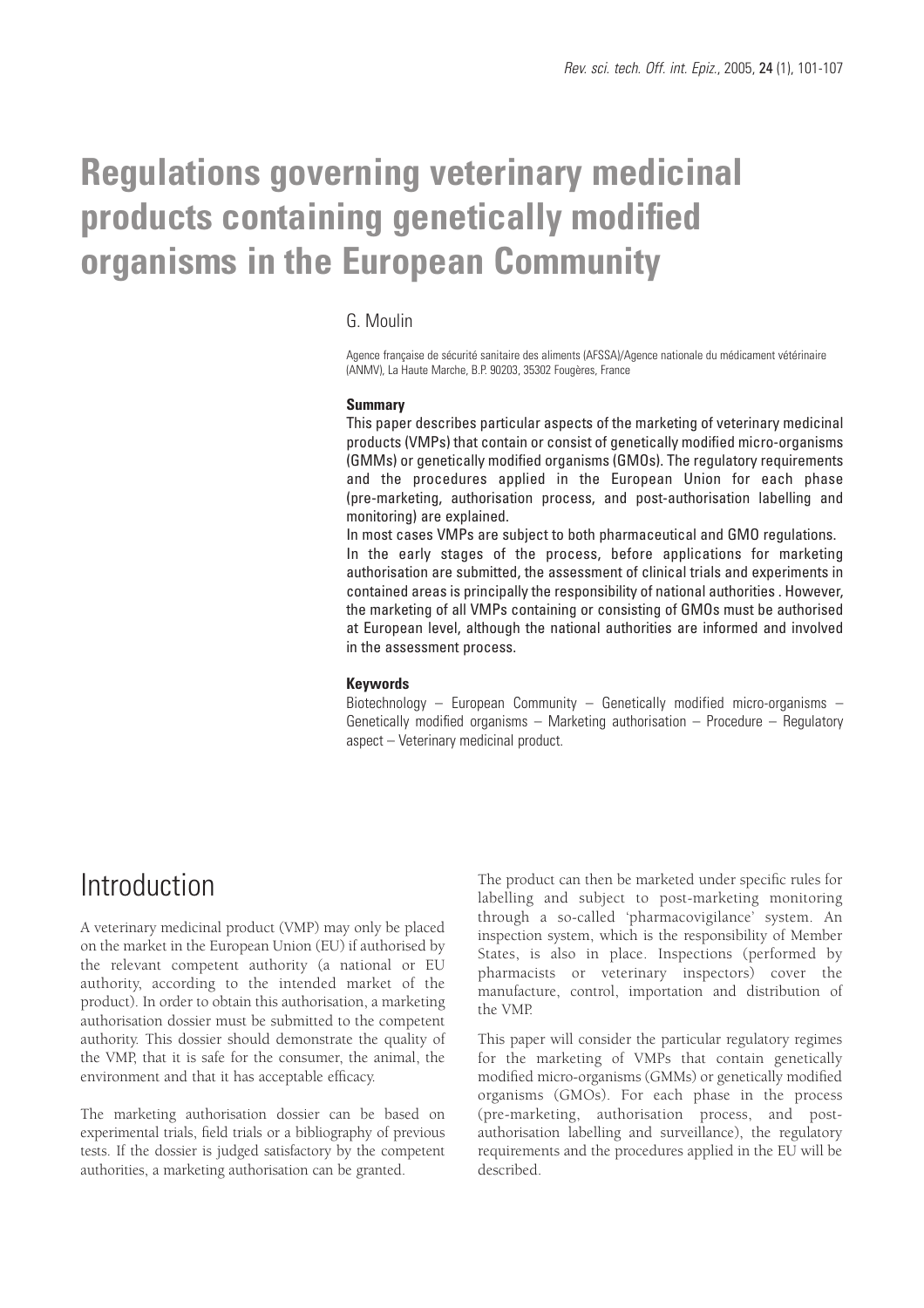# Experimentation on veterinary medicinal products

In order to obtain a marketing authorisation for a veterinary medicinal product, the applicant must provide a review of the relevant literature, including the published scientific literature, pre-marketing studies of the quality, safety and efficacy of the product, and post-marketing studies on similar products (or the same product if it has already been marketed outside the EU). Studies performed by pharmaceutical companies may be conducted in the laboratory, in experimental conditions or in the field.

### **Experimentation on veterinary medicinal products in contained areas**

### Provisions applying to all veterinary medicinal products

Directive 2001/82/EC, recently modified by Directive 2004/28/EC, is the basic directive governing veterinary medicinal products (7, 12). In the annex to this directive, which defines what information the marketing authorisation dossier must contain, it is stated that Member States shall ensure that tests are performed in accordance with the provisions for good laboratory practice (GLP) prescribed by Council Directive 2004/9/EC and Council Directive 2004/10/EC on the inspection and verification of GLP (10, 11). This obligation applies to all VMPs.

### Additional provisions for veterinary medicinal products containing or consisting of genetically modified micro-organisms

Directive 90/219/EC on the contained use of genetically modified micro-organisms, modified by Directive 94/51/EC and Directive 98/81/EC, applies to VMPs containing GMMs (1, 3, 4), and forms the basis of the regulation to be applied in all EU Member States.

The directive states that anybody conducting experiments using genetically modified micro-organisms must notify the relevant authority in their country, and the authority is responsible for ensuring that the notification supplies all the necessary information, e.g. the source(s) and the intended function(s) of the genetic material(s); the purpose of the contained use including the expected results; and a summary of the risk assessment. In France, for example, this procedure is regulated by the Environmental Code (Article L. 532-533) (17), and a commission of genetic engineering is in charge of risk assessment. A specific authorisation must be given for each new use of a GMO.

At the European level, Article 16 of Directive 90/219/EC discusses some of the responsibilities of Member States in relation to the accidental release of a GMO into the environment. The directive states that Member States must consult other Member States that are likely to be affected in the event of an accident in order to draw up emergency plans. It also states that information must be submitted to the EU Commission as soon as possible if an accident occurs.

# **Experimentation on veterinary medicinal products in the field**

### Provisions for all veterinary medicinal products

In Directive 2001/82/EC, recently modified by Directive 2004/28/EC, Article 9 indicates in particular that clinical trials are regulated by national legislation (7, 12).

In France, this directive has been transcribed in the Public Health Code (Article R 5141-8) (18). The French Food Safety Agency (AFSSA) is responsible for the assessment of clinical trials, and the General Director of AFSSA can reject any clinical trial if there is justification.

Where VMPs contain GMOs, additional regulations are applied in all EU Member States, as discussed below.

## Additional provisions for veterinary medicinal products containing or consisting of genetically modified organisms

Directive 2001/18/EC established a step-by-step approval process for a case-by-case assessment of risks to human health and the environment that must be undertaken before any GMO, or product containing GMOs, can be released into the environment or placed on the market (6).

For experimental releases, any person must, before undertaking a deliberate release of a GMO, submit a notification to the competent authorities of the Member State where the release is to take place. The notification must include a technical dossier (8) that supplies the information necessary to perform an assessment of the environmental risk posed by the deliberate release of the GMO. This risk assessment will cover animal health (in both target and non-target species) as well as human health.

The competent authority shall assess the notification, taking into account any observations made by other Member States, within 90 days of receipt of the notification. There will be public consultation, except in specific circumstances where a different procedure has been proposed on the grounds that sufficient experience has been obtained from previous releases of certain GMOs.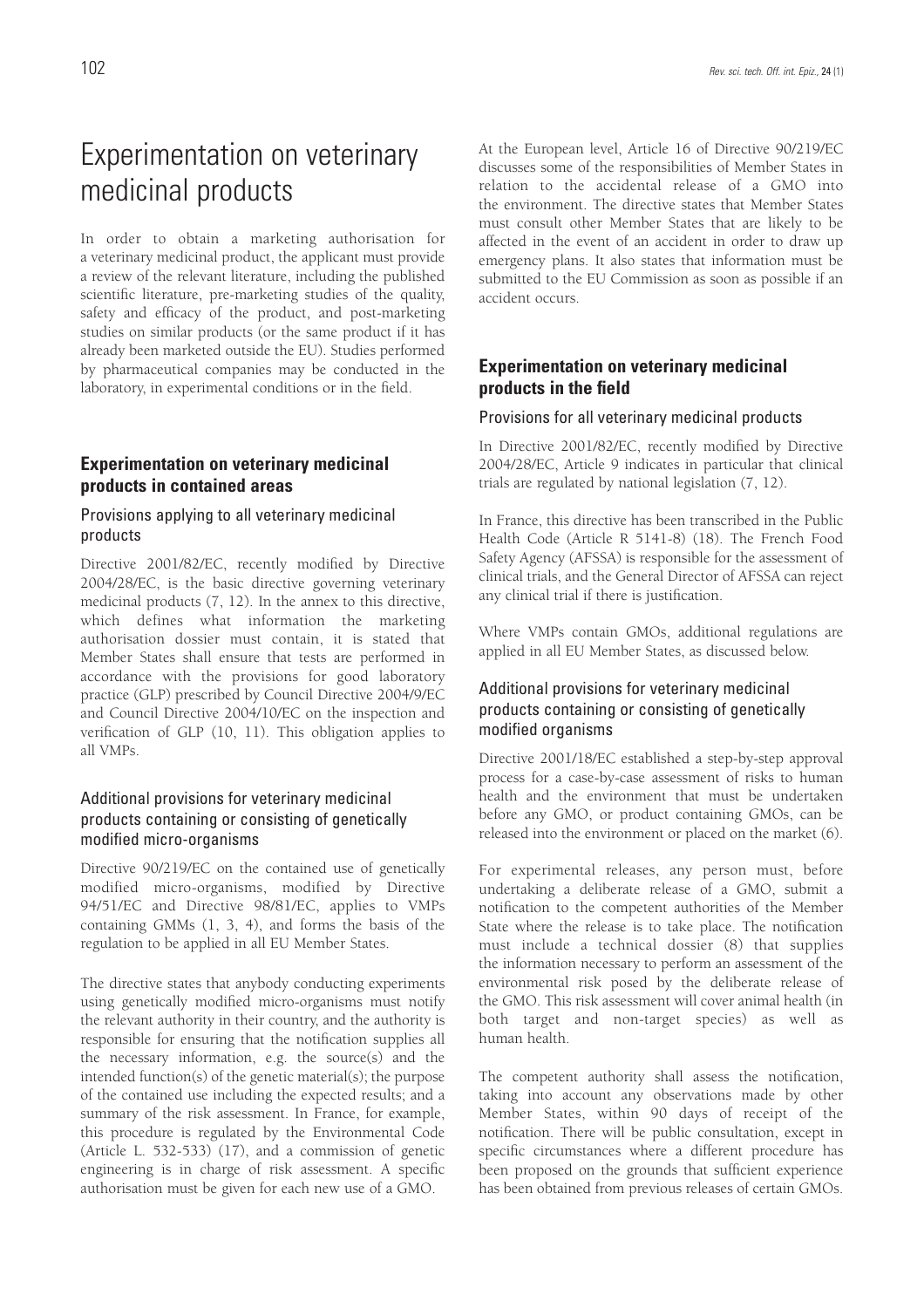Following this assessment, during which questions can be asked of the notifier, the competent national authority shall either accept or reject the release of the GMOs.

The notifier may proceed with the release only after receiving the written consent of the competent authority, which may be subject to meeting certain conditions.

In France, for example, this procedure is regulated by the Environmental Code and a commission for the study of the dissemination of GMOs is responsible for risk assessments. For trials with veterinary medicines, a specific scheme is in place involving both the national authority responsible for experiments with veterinary medicines and the GMO commission mentioned above (16). In France, AFSSA is responsible for assessments and for consultation with other Member States. Advice is taken from the GMO commission during the assessment procedure.

In brief, experimentation on VMPs containing GMOs or GMMs is regulated in the EU by both pharmaceutical and GMO legislation. On the basis of Directive 2001/18/EC, the national competent authorities have the principal responsibility for assessments. Information is shared at European level and procedures exist for accidental events.

# Authorisation of veterinary medicinal products

### **Provisions for all veterinary medicinal products**

In order to gain permission to market a VMP, the applicant must submit a marketing authorisation dossier, which can be assessed by means of three different procedures, as follows:

– the national procedure that is used for VMPs that are intended for use within one country only or that will be subject to a mutual recognition procedure

– the mutual recognition procedure that enables a marketing authorisation holder (MAH) that has already obtained marketing authorisation in one Member State to ask for the recognition of this authorisation in other States

– the centralised procedure that is valid for the whole EU. This means that companies submit one single marketing authorisation application to the European Medicines Agency (EMEA) and a single evaluation is carried out through the Committee for Medicinal Products for Veterinary Use (CVMP) (an EMEA committee consisting of national scientific experts). The opinion of the CVMP is subject to the EU decision-making process, but if the opinion is positive, the authorisation obtained is valid for all EU Member States and is considered as an *acquis communautaire*, i.e. when a new country enters the EU, the marketing authorisation automatically becomes valid in this new Member State.

## **Additional provisions for veterinary medicinal products that contain or consist of genetically modified organisms**

In Europe, Regulation 2309/93/EC states that medicinal products developed by means of one of the following biotechnological processes shall be authorised through the centralised procedure (2):

– recombinant deoxyribonucleic acid technology

– controlled expression of genes coding for biologically active proteins in prokaryotes and eukaryotes, including transformed mammalian cells

– hybridoma and monoclonal antibody methods.

Regulation 2309/93/EC also states that medicinal products developed by other biotechnological processes which, in the opinion of the European Medicines Agency (EMEA), constitute a significant innovation may be authorised through the centralised procedure.

The biotechnological processes quoted in this regulation correspond to the techniques referred to in the definition of GMOs in Directive 2001/18/EC (Article 2, paragraph 2 and Annex 1, see Appendix), even if the exact wording is not identical (6). Consequently, in Europe, VMPs containing or consisting of GMOs are assessed through the centralised procedure, i.e. there is only one assessment (performed by the CVMP), and one marketing authorisation is granted for all EU Member States.

Article 28 of Regulation 2309/93/EC indicates that the opinions expressed by the CVMP should respect the criteria laid down by Directive 2001/18/EC to ensure that all appropriate measures are taken to avoid adverse effects on human health and the environment. The same article prescribes formal consultation among the 2001/18/EC competent authorities (2, 6).

A Notice to Applicants document published by the EMEA ('Guideline on GMOs: updated notice to applicants guidance') (14) describes the dossier to be provided for the environmental risk assessment (Part II.H of the marketing authorisation dossier).

The procedures followed by the EMEA and the CVMP when evaluating marketing authorisation applications are described in a standard operating procedure 'SOP-V-4012' published by the EMEA (15). In brief, the 2001/18/EC competent authorities are informed of the timetable for the procedure (which lasts 210 days) and receive Part II.H of the marketing authorisation dossier. They are asked to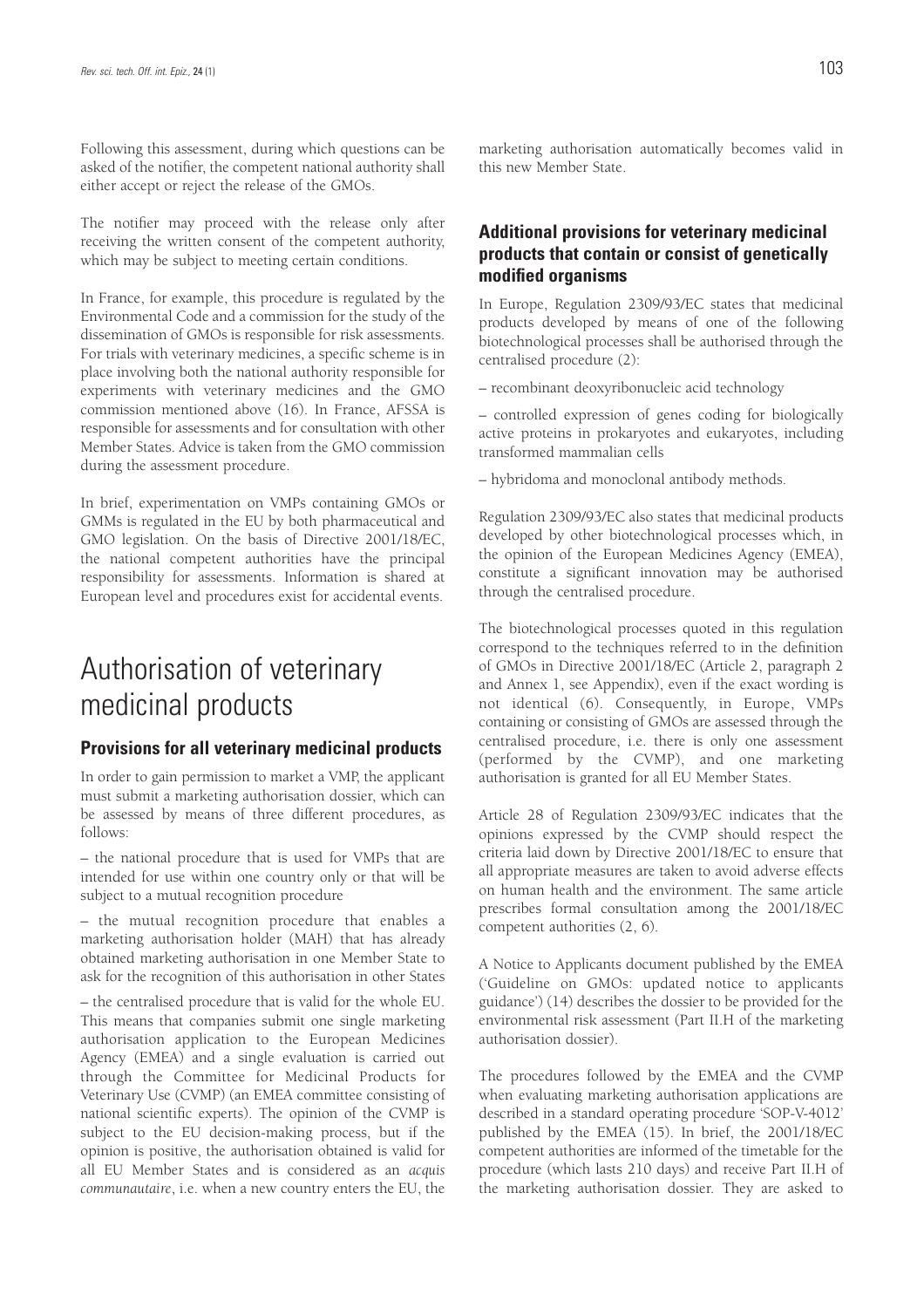provide comments and ask questions by Day 90 of the procedure. These comments and questions will be considered and discussed by the CVMP and the rapporteur of the dossier (a CVMP member appointed to lead the evaluation). Any answer from the company on questions related to Part II.H will be transmitted to the competent authorities (6).

A recent proposal is to appoint a lead 2001/18/EC competent authority in order to facilitate communication between marketing authorisation authorities and 2001/18/EC authorities. Other proposals to streamline the procedure have been implemented (6).

A new regulation, 726/2004/EC, will replace the current 2309/93/EC in November 2005, but will not alter the requirements concerning VMPs that contain GMOs (13, 2).

The VMPs containing or consisting of GMOs authorised in the EU are listed in Table I.

# Labelling of veterinary medicinal products

Labelling of VMPs is regulated under Directive 2001/82/EC (Title V) (7), but there is no specific regulations for the labelling of GMO content. Moreover, VMPs are explicitly excluded from the scope of Regulation 1830/2003, which concerns the traceability and labelling of GMOs (9). Directive 2001/18/EC (Article 26), however, is applicable to VMPs that are used for experimental purposes (6).

**Table I**

**Authorised veterinary medicinal products containing or consisting of genetically modified organisms**

| Regime                | Vaccine name (producer)           | <b>Target species</b> | <b>Authorised</b> | <b>Component</b>                                          |
|-----------------------|-----------------------------------|-----------------------|-------------------|-----------------------------------------------------------|
| Authorised under the  | Bayovac CSF marker (Bayer)        | Pig                   | 2001              | Classical swine fever virus - inactivated                 |
| centralised procedure | Equilis strep E (Intervet)        | Horses                | 2004              | Live Streptococcus equi strain - deleted                  |
|                       | Eurifel FELV (Mérial)             | Cat                   | 2000              | Feline leukaemia virus - recombinant                      |
|                       | Eurifel RCP FELV (Mérial)         | Cat                   | 2002              | Panleucopenia virus - attenuated                          |
|                       |                                   |                       |                   | Canarypox-FeLV virus                                      |
|                       |                                   |                       |                   | Feline calicivirus - inactivated                          |
|                       |                                   |                       |                   | Viral rhinotracheitis (feline herpesvirus type 1) antigen |
|                       | Fevaxyn pentofel (Mérial)         | Cat                   | 1996              | Pentavalent feline vaccine (four viral antigen +          |
|                       |                                   |                       |                   | 1 chlamydial antigen) - inactivated                       |
|                       | Gallivac HVT IBD (Mérial)         | One-day-old           | 2002              | Live herpes recombinant virus vHVT013-69                  |
|                       |                                   | chicken/chicken       |                   |                                                           |
|                       |                                   | embryo                |                   |                                                           |
|                       | Ibraxion (Mérial)                 | Pig                   | 2000              | Inactivated gene deleted (gE-) marker IBR vaccine virus   |
|                       | Neocolipor (Mérial)               | Pig                   | 1998              | Escherichia coli - inactivated                            |
|                       | Porcilis ART-DF (Intervet)        | Pig                   | 2000              | Bordetella bronchiseptica cells - inactivated             |
|                       |                                   |                       |                   | Pasteurella multicida - inactivated                       |
|                       | Porcilis pesti (Intervet)         | Pig                   | 2000              | Classical swine fever virus - inactivated                 |
|                       | Porcilis porcoli (Intervet)       | Pig                   | 1996              | E. coli - inactivated                                     |
|                       | Proteg flu (Mérial)               | Horse                 | 2003              | Equine influenza virus VCP1529 VCP1533 virus              |
|                       | Proteg flu T (Mérial)             | Horse                 | 2003              | Equine influenza virus VCP1529 VCP1533                    |
|                       |                                   |                       |                   | virus Clostridium tetani toxoid                           |
|                       | Suvaxyn Aujeszky 783 (Fort Dodge) | Pig                   | 1998              | Live attenuated Aujeszky's disease virus - live           |
|                       | Virbagen omega (Virbac)           | Dog/cat               | 2001              | Recombinant omega interferon of feline origin             |
| Authorised before     | Begonia Aujeszky IDAL (Intervet)  | Pig                   | 1992              | Swine herpes virus - live deleted                         |
| the implementation    | Begonia Aujeszky (Intervet)       | Pig                   | 2002              | Swine herpes virus - live deleted                         |
| of Regulation 2309/93 | Eurican herpes 205 (Mérial)       | Dog                   | 2001              | Canine herpes virus - inactivated                         |
|                       | Leucogen (Virbac)                 | Cat                   | 1988              | Leukaemia feline virus - inactivated                      |
|                       | Nobilis E. coli (Intervet)        | Chicken               | 1998              | $E$ . coli - inactivated                                  |
|                       | Porcilis injeszky (Intervet)      | Pig                   | 2000              | Swine herpes virus - inactivated                          |
|                       | Raboral V-RG (Mérial)             | Fox                   | 1994              | Rabies virus - recombinant                                |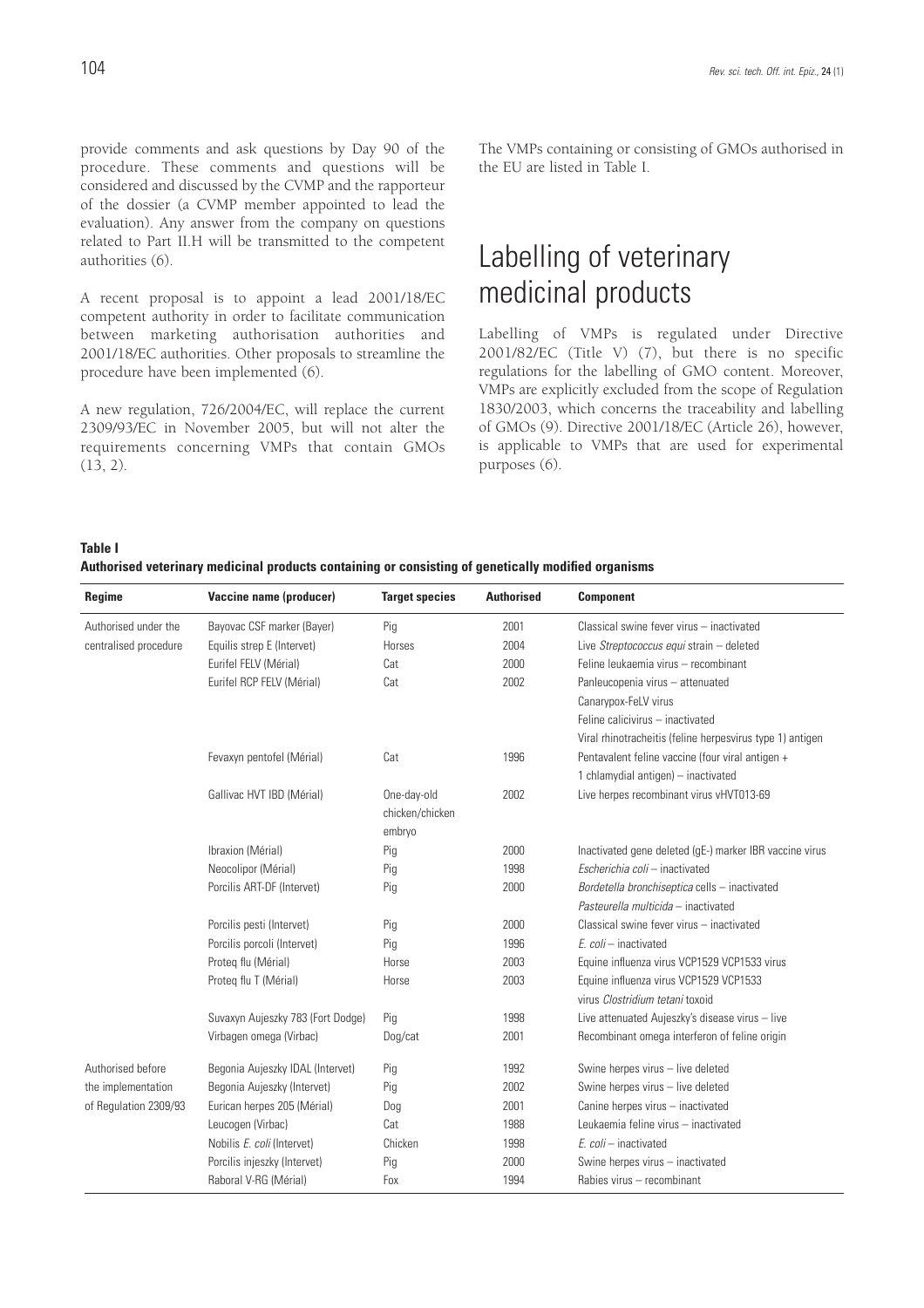# Post-authorisation surveillance of veterinary medicinal products

A pharmacovigilance system is compulsory for VMPs (Directive 2001/28/EC, Title VII [5]). This system requires veterinary practitioners and other healthcare professionals to report adverse reactions related to any VMP. The MAH is responsible for recording all suspected serious reactions and reporting within 15 days to the Member State authority. The MAH is also required to submit regular safety update reports (every six months for the first two years, annually in the two following years, and then every three years) to the competent authorities for all adverse reactions recorded on approved products.

The pharmacovigilance system monitors adverse reactions in particular, but also addresses the validity of the withdrawal period, the efficacy of the product and potential environmental problems (7).

No specific additional requirements apply to VMPs containing or consisting of GMOs.

# Conclusion

During the early stage of experimentation before a marketing authorisation application is submitted, GMO regulations govern experiments in contained areas and both pharmaceutical and GMO regulations apply to clinical trials. Veterinary medicinal products that contain GMOs are authorised at European level, although national GMO authorities are informed and involved in the assessment process.

# Appendix

### **Directive 2001/18/EC (Article 2, paragraph 2)**

'Genetically modified organism (GMO)' means an organism, with the exception of human beings, in which the genetic material has been altered in a way that does not occur naturally by mating and/or natural recombination.

Within the terms of this definition:

*a)* genetic modification occurs at least through the use of the techniques listed in Annex I A, part 1

*b)* the techniques listed in Annex I A, part 2, are not considered to result in genetic modification.

#### Annex I A-Techniques referred to in article 2 (2)

#### Part 1

Techniques of genetic modification referred to in Article 2 (2)(a) are *inter alia*:

1) recombinant nucleic acid techniques involving the formation of new combinations of genetic material by the insertion of nucleic acid molecules produced by whatever means outside an organism, into any virus, bacterial plasmid or other vector system and their incorporation into a host organism in which they do not naturally occur but in which they are capable of continued propagation

2) techniques involving the direct introduction into an organism of heritable material prepared outside the organism including micro-injection, macro-injection and micro-encapsulation

3) cell fusion (including protoplast fusion) or hybridisation techniques where live cells with new combinations of heritable genetic material are formed through the fusion of two or more cells by means of methods that do not occur naturally.

#### Part 2

Techniques referred to in Article 2 (2)(b) which are not considered to result in genetic modification, on condition that they do not involve the use of recombinant nucleic acid molecules or genetically modified organisms made by techniques/methods other than those excluded by Annex I B:

1) *in vitro* fertilisation

2) natural processes such as: conjugation, transduction, transformation

3) polyploidy induction.

 $\mathbf{r}$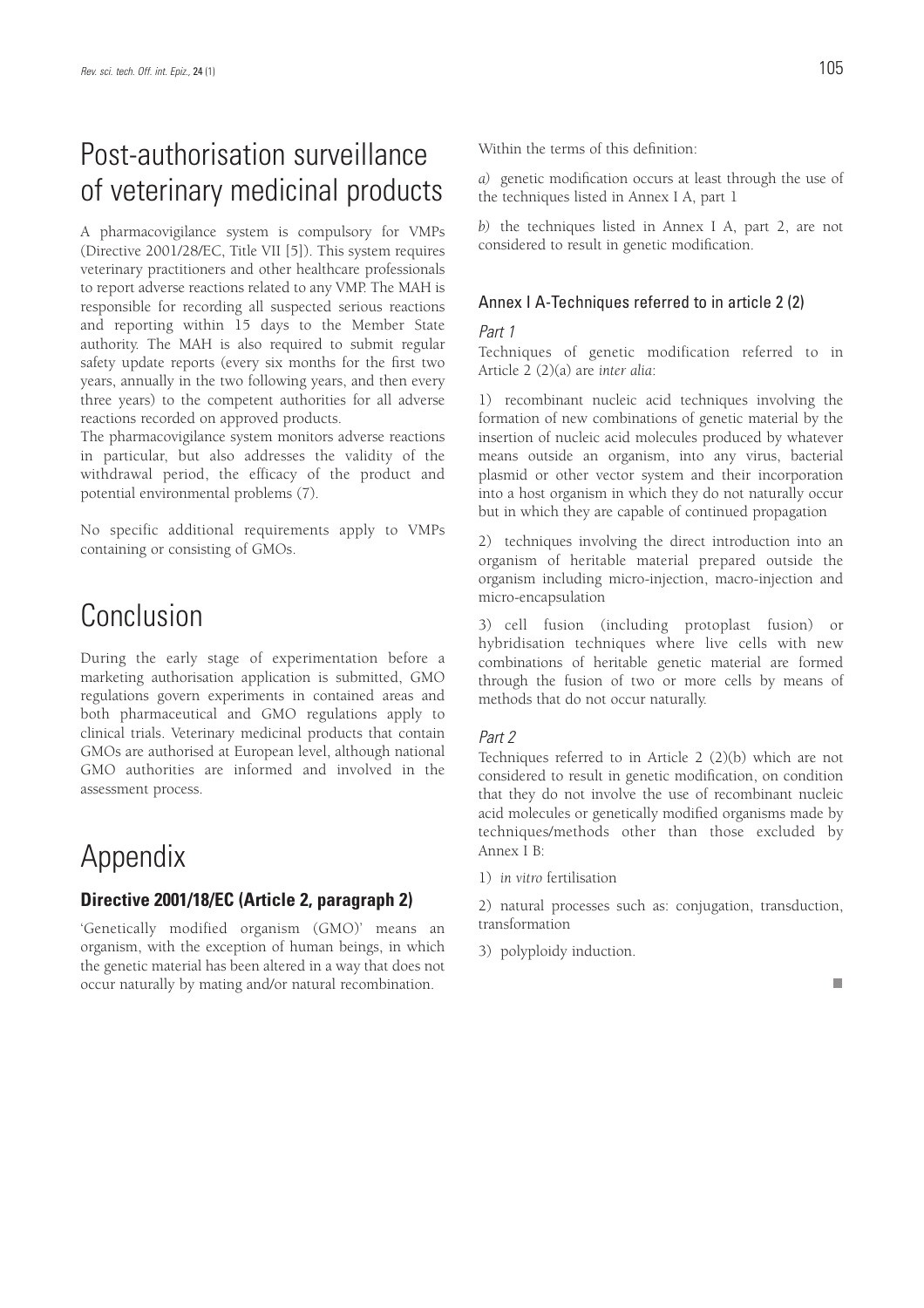# **Réglementation européenne des médicaments vétérinaires à base d'organismes génétiquement modifiés**

G. Moulin

#### **Résumé**

Cet article aborde les aspects particuliers de la commercialisation des médicaments vétérinaires contenant des micro-organismes génétiquement modifiés (MGM) ou des organismes génétiquement modifiés (OGM). L'auteur décrit les exigences réglementaires et les procédures appliquées dans l'Union européenne pour les différentes phases (études précédant la commercialisation, procédure d'autorisation, étiquetage et contrôle des produits commercialisés). Dans la plupart des cas, les médicaments vétérinaires sont soumis à la fois à la

législation pharmaceutique et aux réglementations sur les OGM. Les autorités nationales sont généralement chargées d'évaluer les expérimentations se déroulant en milieu confiné ainsi que les premiers essais cliniques réalisés préalablement à la demande d'autorisation de mise sur le marché. Tous les médicaments vétérinaires qui contiennent des OGM doivent cependant être autorisés au niveau européen, bien que les autorités nationales soient informées de la procédure d'évaluation et y participent.

#### **Mots-clés**

Aspect réglementaire – Autorisation de mise sur le marché – Biotechnologie – Communauté européenne – Médicament vétérinaire – Micro-organisme génétiquement modifié – Organisme génétiquement modifié – Procédure. п

# **Reglamentación europea de los medicamentos veterinarios que contienen organismos modificados genéticamente**

### G. Moulin

#### **Resumen**

El autor describe una serie de aspectos particulares de la comercialización de los medicamentos veterinarios que contienen o están compuestos por microorganismos u organismos modificados genéticamente. También expone los requisitos reglamentarios y los procedimientos que se aplican en la Unión Europea en cada etapa (antes de la comercialización, durante el proceso de autorización y, una vez obtenida la licencia, en las fases de etiquetado y control). En la mayoría de los casos, a los medicamentos veterinarios se les aplican tanto el reglamento sobre productos farmacéuticos como el relativo a los organismos modificados genéticamente.

Las autoridades nacionales suelen ser las encargadas de evaluar los experimentos en zonas de confinamiento y los ensayos clínicos que se llevan a cabo en las primeras fases de experimentación, antes de presentar una solicitud de comercialización. Sin embargo, en el caso de los medicamentos veterinarios que contienen o constan de organismos modificados genéticamente, la autorización se otorga desde instancias europeas, aunque las autoridades nacionales reciben información del proceso de evaluación y participan en él.

#### **Palabras clave**

Aspecto reglamentario – Biotecnología – Comunidad Europea – Licencia de comercialización – Medicamento veterinario – Microorganismo modificado genéticamente – Organismo modificado genéticamente – Procedimiento.п